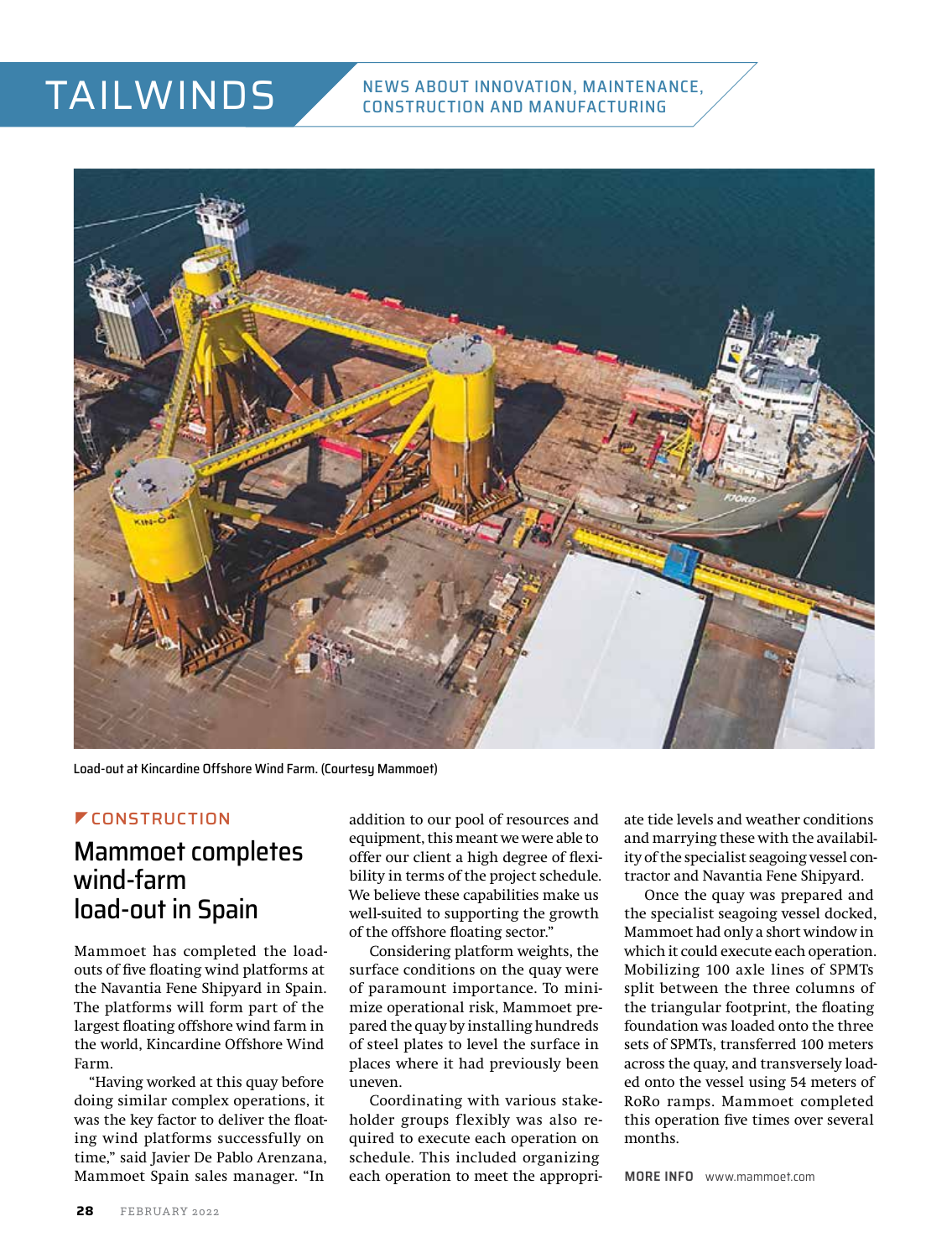#### **ZEONSTRUCTION**

## Pattern Energy completes New Mexico energy project

Pattern Energy Group LP has completed construction and begun commercial operation of its suite of Western Spirit Wind power projects, comprised of four wind-power facilities totaling more than 1,050 MW in Guadalupe, Lincoln, and Torrance counties in central New Mexico.

The four wind-power facilities that comprise Western Spirit Wind use a total of 377 GE wind turbines ranging from 2.3 to 2.8 MW in size. The GE turbines use various tower heights to optimize the wind capture at each facility.

 "The largest renewable energy project in American history is now up and running — right here in New Mexico," said New Mexico Sen. Martin Heinrich. "Western Spirit encompasses four new utility-scale wind sites that connect rural communities in central New Mexico to local customers and other major energy markets beyond our state's borders. This project literally changed the map of our state's energy landscape, allowing New Mexico to help power our nation with clean electrons."

"Western Spirit Wind is a groundbreaking megaproject that demonstrates large-scale renewables can be developed and built in the United States," said Mike Garland, CEO of Pattern Energy. "These projects create significant job opportunities and local economic investments. Western Spirit brought over 1,100 construction jobs to New Mexico, generated local spending, tax revenue, and landowner payments in a remote area of New Mexico, and is now delivering enough renewable energy to meet the electricity needs of more than 900,000 Americans. Pattern Energy has committed to \$6 billion in upcoming wind energy and related infrastructure projects in the state over the next decade. Together, we are building a cleaner and more



The four wind-power facilities that comprise Western Spirit Wind use a total of 377 GE wind turbines ranging from 2.3 to 2.8 MW in size. (Courtesy: Pattern Energy)

sustainable future in New Mexico."

The wind project and accompanying transmission line involved more than 1,100 workers on-site during the 15-month construction period, including heavy equipment operators, electricians, laborers, and others. More than 50 workers will operate and maintain the Western Spirit Wind facilities in New Mexico.

Western Spirit Wind is projected to provide an estimated \$3 million per year for the three counties and two school districts in the project area.

Western Spirit Wind will provide clean, renewable energy to California and New Mexico through long-term power purchase agreements with the Los Angeles Department of Water and Power, San José Clean Energy, East Bay Community Energy, California Choice Energy Authority and member cities, and international energy company Uniper Global Commodities. Western Spirit Wind will also provide power to New Mexico municipalities, including Los Alamos Department of Public Utilities, through the Uniper Global Commodities power purchase agreement.

The wind power generated by Western Spirit Wind has a complementary generation profile to solar and typically delivers power around the clock. Western Spirit's wind power will

provide resource diversification to western energy markets to help meet customer demand during the crucial early evening hours when demand is high but otherwise available renewable energy supply is typically low.

**MORE INFO** patternenergynewmexico.com

#### *E* CONSTRUCTION

## Mammoet transports offshore wind jackets for assembly

The Mammoet-Giant Taiwan joint venture has supported construction of The Greater Changhua 1 and 2a Offshore Wind Farms by providing a range of engineering and design services, as well as assisting with the transport and integration of the jackets, ready for load-out.

The farms are about 35 to 60 kilometers off the coast of Taiwan's Changhua County. They are being constructed as part of Taiwan's transition toward renewable energy use.

Jacket foundations for the Greater Changhua 1 & 2a Offshore Wind Farms are comprised of upper and lower jackets. Mammoet-Giant designed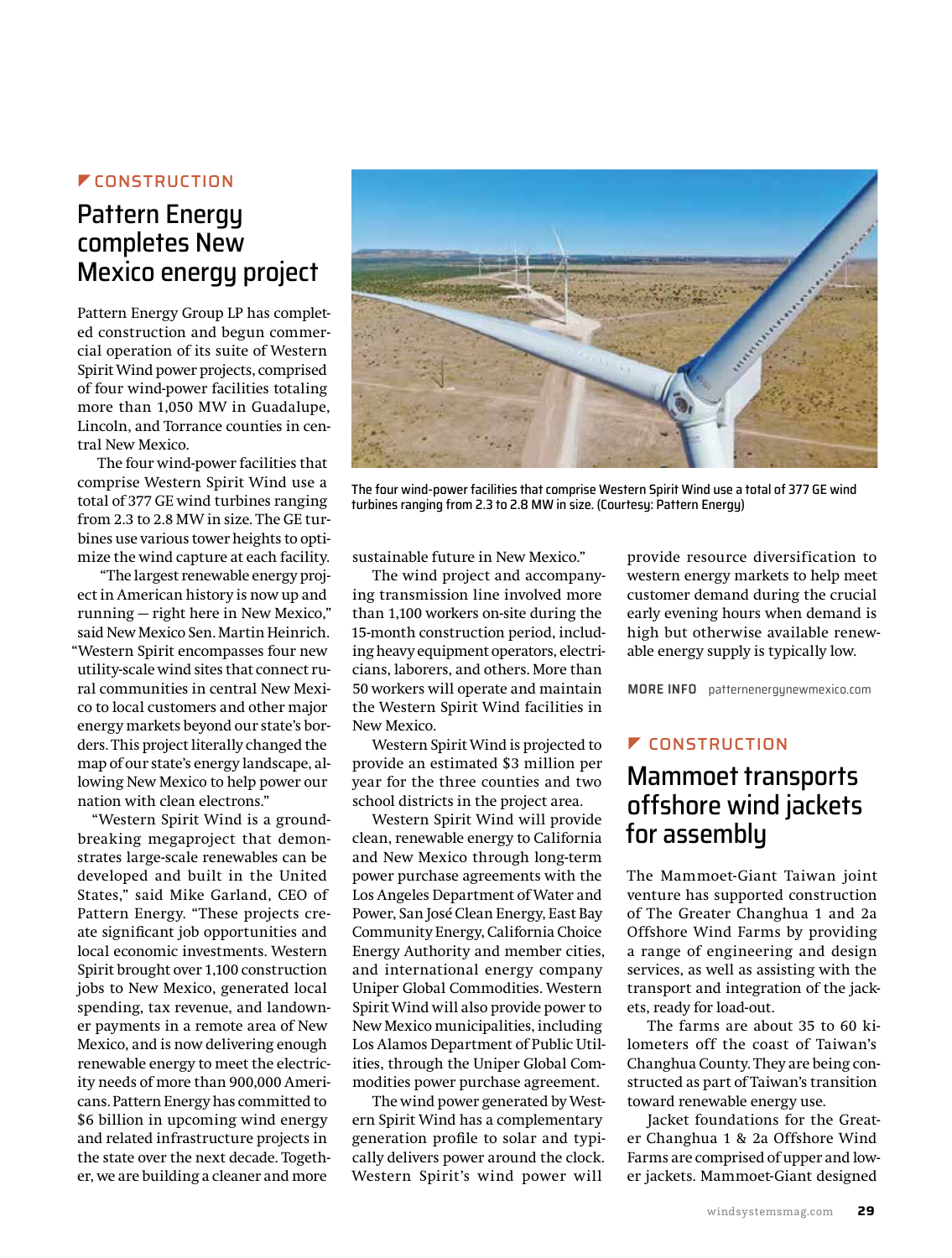#### TAILWINDS THE BUSINESS OF WIND



Upper and lower jackets were sat on top of the custom support saddles that were used on the self-propelled modular transporters to transport both pieces between assembly stations. (Courtesy: Mammoet)

temporary lifting lugs fitted to both the upper and lower jacket sections as they rolled off the production line.

These upper and lower jackets were sat on top of the custom support saddles — also designed by Mammoet-Giant engineers — that were used on the self-propelled modular transporters (SPMTs) to transport both upper and lower pieces between assembly stations. This method ensured a more efficient transportation process compared to other methods by reducing the time needed.

As part of this project, Mammoet's PTC210-DS ring crane was deployed for the first time to Taiwan.

The upper jackets weighed 270 tons and were transported in turn about 100 meters from the storage area to the PTC crane, where they were erected so the transition pieces could be fitted. A 750-ton crawler crane was used for the upending operation.

The lifting capacity of the PTC210- DS ring crane allowed up to four jackets to be assembled at once at the same location, fast tracking the assembly work.

Transports of the jackets were

conducted using the 96 axle-lines of SPMT in two 4-file 24 configuration, with two transport beams. The beams, measuring up to 24 meters in length, were designed to bear the pile stoppers, allowing the transporters to lift the full jackets using the SPMTs' integral hydraulic suspension.

During the fabrication peak time, Mammoet tapped into its global network to make sure lifting equipment was available to meet short-term demands.

The PTC 210-DS ring crane's high lifting capacity, together with the engineering expertise and solutions shown by the Mammoet-Giant team have provided both time and cost efficiency for the operations, according to the Sing Da Marine Structure Corporation.

The Greater Changhua 1 and 2a Offshore Wind Farms will have an installed capacity of 900 MW once completed, enough to provide clean energy to 1 million households in Taiwan. They are also Taiwan's first large-scale far shore wind farms.

**MORE INFO** [www.mammoet.com](http://www.mammoet.com)

#### *VINNOVATION*

## ONYX Insight to monitor one of first U.K. wind farms

ONYX Insight is partnering with Windcluster, a U.K. wind energy pioneer, to support the life extension of aging assets of one of the U.K.'s oldest wind projects.

ONYX has installed ecoCMS, its condition monitoring system, to monitor the four 850kW V52 wind turbines at Windcluster Haverigg III, at Haverigg airfield in Cumbria.

The system will help to extend the lifetime of the Haverigg III turbines through 2040.

"We chose ONYX Insight because we wanted a credible and innovative partner," said Windcluster founder Colin Palmer. "ONYX has offered a flexible approach to enable us to maximize our investment and has already shown great value. Digitalizing our turbines during this next phase of their operational life is going to be key in ensuring they generate power at full capacity. We will be using the vibration and oil monitoring data analysis and reporting by ONYX to ensure we can extend the life of our assets to 2040. We look forward to ONYX Insight's continued support in this endeavor."

"We are incredibly proud to be working with the team at Windcluster to extend the life of these veteran wind turbines and to keep them producing clean renewable energy for another 19 years," said Keiran Knowles, ONYX Insight's U.K. and Northern Europe business development manager.

Digitalization is set to be key to wind-farm owners and operators seeking to extend the life of aging assets and develop lifetime extension strategies. Understanding a turbine's remaining life, as well as continuously monitoring the condition of turbines in which the lifespan has been extended, so that interventions when faults occur can be made quickly, will be essential in maximizing the return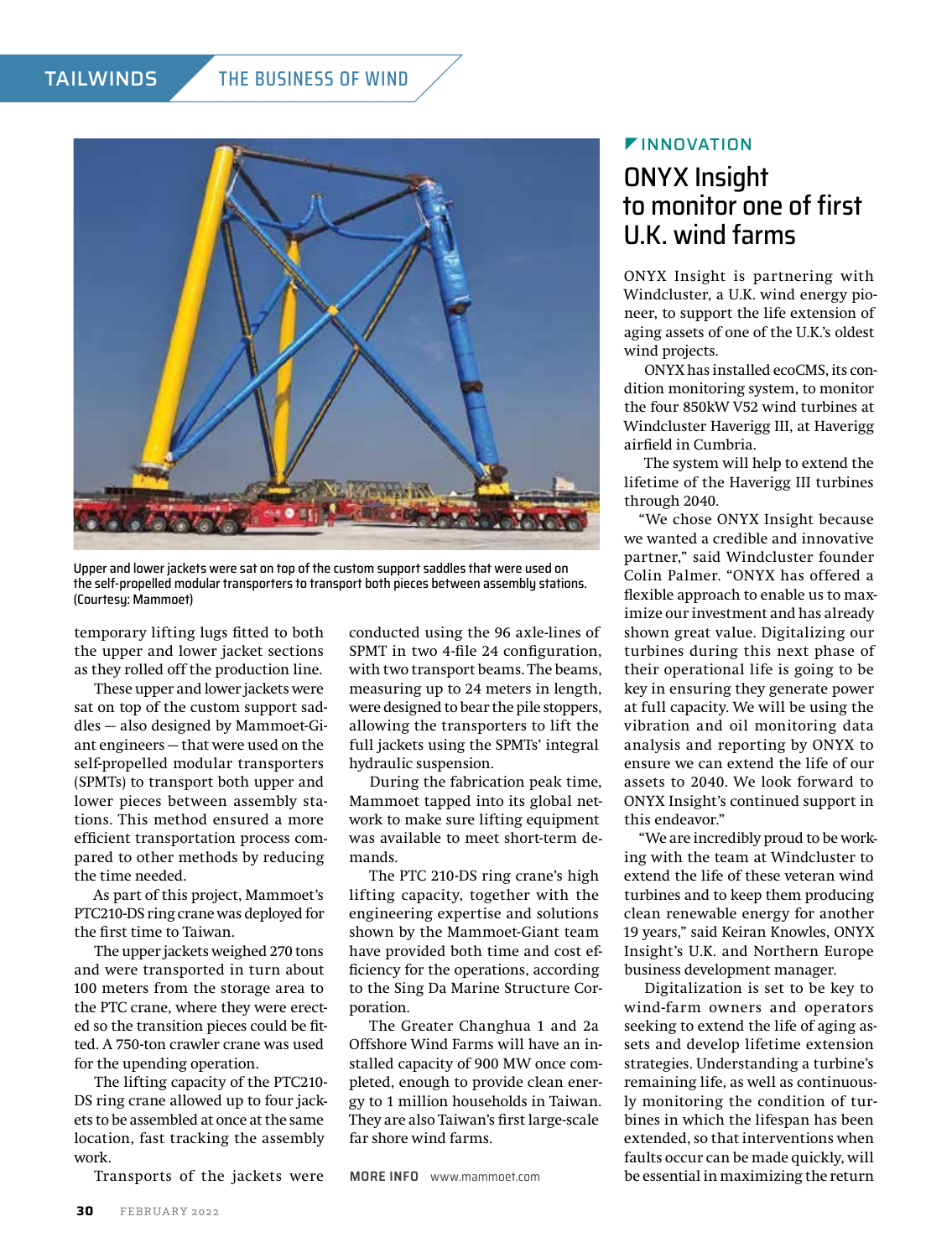and effectiveness of the continued operation of aging assets.

By retrofitting both vibration and oil monitoring systems to the wind turbines at Haverigg III, a complete picture of the condition of each wind turbine and its oil health will be provided. The combination of vibration and oil provides better analytics and a more complete condition of the machine health and oil health.

WindEurope estimates that across Europe, more than 34,000 turbines representing 36 GW of capacity — are now more than 15 years old, with the designed operational lifetime of turbines generally being between 20 and 25 years, at which point repowering, life extension, or decommissioning become the choice of options for owners.

**MORE INFO** [www.onyxinsight.com](http://www.onyxinsight.com)



Rex Hospital's SCADA system allows it to expand while maintaining reliability, redundancy, and flexibility of its emergency power systems. (Courtesy: Russelectric)

### **FINNOVATION**

## Russelectric offers customized SCADA systems

Russelectric, a manufacturer of power-control systems and automatic transfer switches, recently announced the availability of customized Russelectric supervisory control and data acquisition (SCADA) systems, enabling users to monitor system operation, acknowledge alarms, and review PLC setpoints and alarm history.

All screens are custom-designed for each power control system.

The basic SCADA system includes a dynamic one-line display with changing color codes to indicate real-time power switching device status and power source connection to the loads. Event logging, alarm logging, and help screens are also included.

Optional enhancements are available, including graphic displays of the physical arrangement of equipment, control panel close-ups, instrument displays indicating actual values, and the ability to initiate control functions.

Also available is an optional simulation system, based on SCADA system graphics, to enable off-line operator training without affecting operating system parameters.

Founded in 1955, Russelectric maintains manufacturing facilities in Massachusetts and Oklahoma, where it designs and builds automatic transfer switches, switchgear, and controls.

**MORE INFO** [www.russelectric.com](http://www.russelectric.com)

#### **FINNOVATION**

## DNV provides Hexicon project with first step to certification

Assurance provider DNV has provided Hexicon with a Statement of Feasibility for its TwinWay demonstrator, which will be installed and operated at Metcentre, off the coast of Norway. With achieving this first step in the certification process, DNV considers the TwinWay concept feasible for further development toward a full-scale demonstrator.

The intention of the TwinWay project is to show proof of concept for Hexicon´s floating wind foundation TwinWind.

This design allows for the deployment of more turbines per sea area, increasing the energy yield per acreage. Floating wind platforms also enable installation in greater water depth,

#### Machinists Inc. From single parts to complete manufacturing systems

**MI cuts gears to 250 inches in diameter and grinds gears to 102 inches in diameter.**

**MI provides full service gearbox repair & testing for dependable overhaul and enhancement of gear drives.**





#### Call us about your project

#### 800 / 244.4130

**[www.machinistsinc.com](http://www.machinistsinc.com)**

**IMACHINISTS INC. ISO 9001 certified**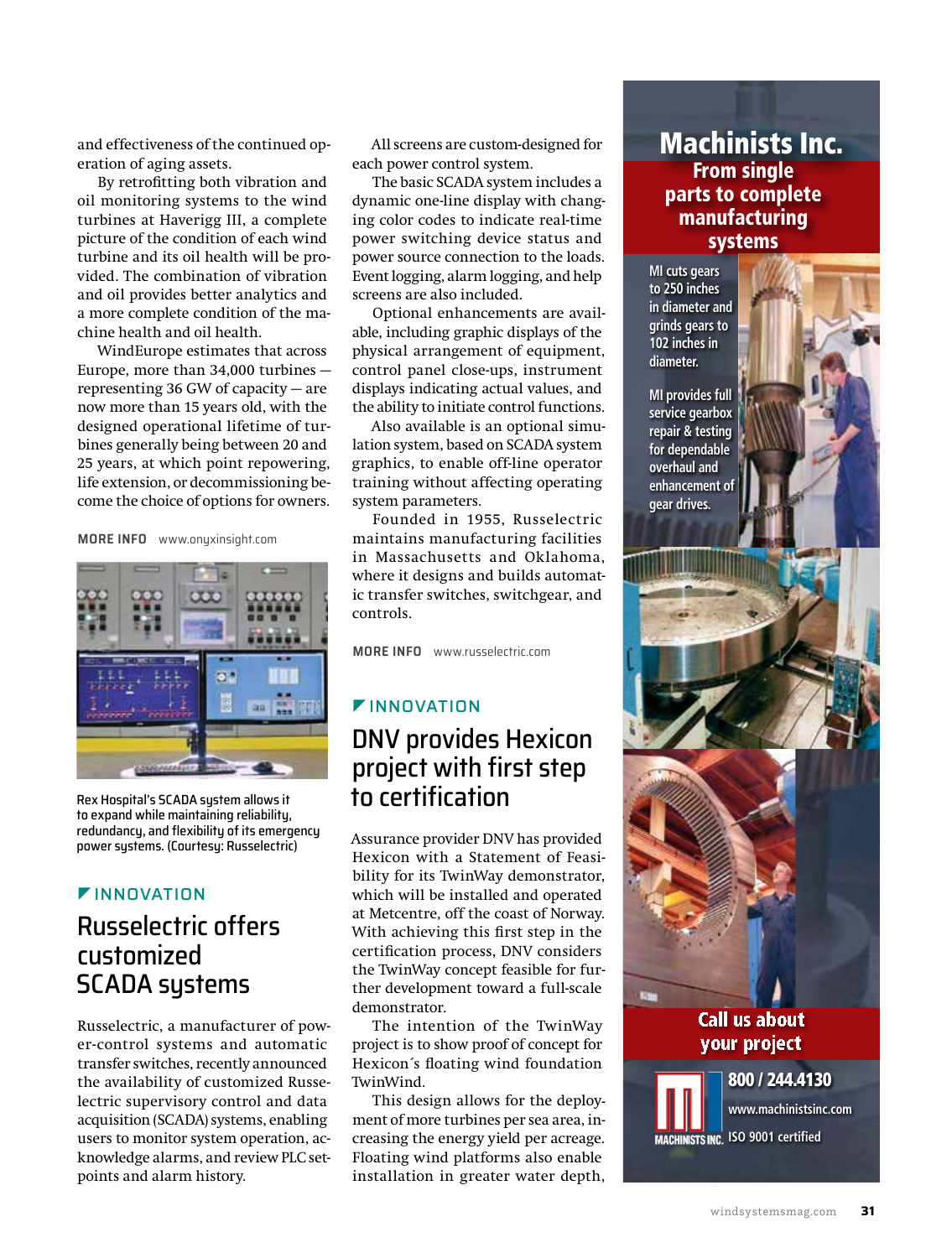#### TAILWINDS THE BUSINESS OF WIND



DNV considers the TwinWay concept feasible for further development toward a full-scale demonstrator. (Courtesy: DNV)

allowing higher average wind speed and lower visual impact.

"In DNV's latest ETO, we forecast Norway's future installed offshore wind capacity to be 3GW in 2030, 10 G Win 2040, and 14GW in 2050," said Kim Sandgaard-Mørk, executive vice president for Renewables Certification. "To achieve this growth in a safe, reliable, and sustainable manner, Norwegian wind-energy projects need access to robust and trusted risk management measures such as certification. Mitigating risks via certification is particularly valuable for floating offshore wind projects in securing project finance and demonstrating operational application."

 "The Statement of Feasibility from DNV is a valued milestone in our TwinWay demonstrator project," said Marcus Thor, chief executive officer of Hexicon.

"After years of development, we are now progressing through the next project phase, aiming to deploy the full-scale version of our patented design for the first time."

"Certification of innovative projects like TwinWay helps to demonstrate the performance, reliability and commercial viability of technological advances which push the boundaries of current technical and engineering knowledge," said Sille Grjotheim, director and Norway's country manager for renewables certification at DNV.

**MORE INFO** [www.dnv.com](http://www.dnv.com)

## **MAINTENANCE** Seacat Weatherly secures Morau wind farm charter

Offshore energy support vessel operator Seacat Services has signed a longterm charter for catamaran Seacat Weatherly to support operations and maintenance activity for the Moray Offshore Windfarm (East) Limited.

The 100-turbine, 950MW capacity wind farm is off the coast of Fraserburgh, Scotland.

"The North Sea is a key location for the U.K.'s offshore wind industry; capitalizing on the region's strong wind speeds is vital as the government pursues its target for all electricity to be green by 2035," said Mark Drew, Seacat Services managing director.

"At Seacat, we've tailored our fleet to support the build out of key offshore wind markets and are proud to be offering our best-in-class support to such important clean energy projects as those in development in Scottish waters."

"We secured Seacat for this charter due to the reputation of its fleet for safety, reliability, and maneuverability," said Paul Cavanaugh, Moray Offshore Windfarm (East) Limited asset director. "Seacat's fleet of Chartwell 24s routinely proves its salt across offshore sites in Scotland and the U.K.; to have a domestic provider with such a track record for delivering high quality performance in the North Sea brings clear advantages to the Moray East project. We look forward to working with them throughout the development and maintenance of the wind farm."

Building wind farms in deeper waters farther from shore enables operators to harness greater wind speeds with fewer obstructions than on land, but trades its increased power production potential for more complex logistics.

Conducting offshore technicians safely and comfortably to sites such as Moray East is critical for the continuous provision of renewable power to Scotland and the United Kingdom.

Seacat Weatherly accommodates 24 passengers and a total of 11 tons of cargo at a service speed of 26 knots.

Seacat Services operates internationally out of Cowes, U.K., with a fleet of 14 IACS classified multi-purpose offshore energy support vessels.

Each vessel is purpose designed and constructed to conduct safe, fast, comfortable transport and transfer of personnel and equipment in the toughest of marine environments.

**MORE INFO** [www.seacatservices.co.uk](http://www.seacatservices.co.uk)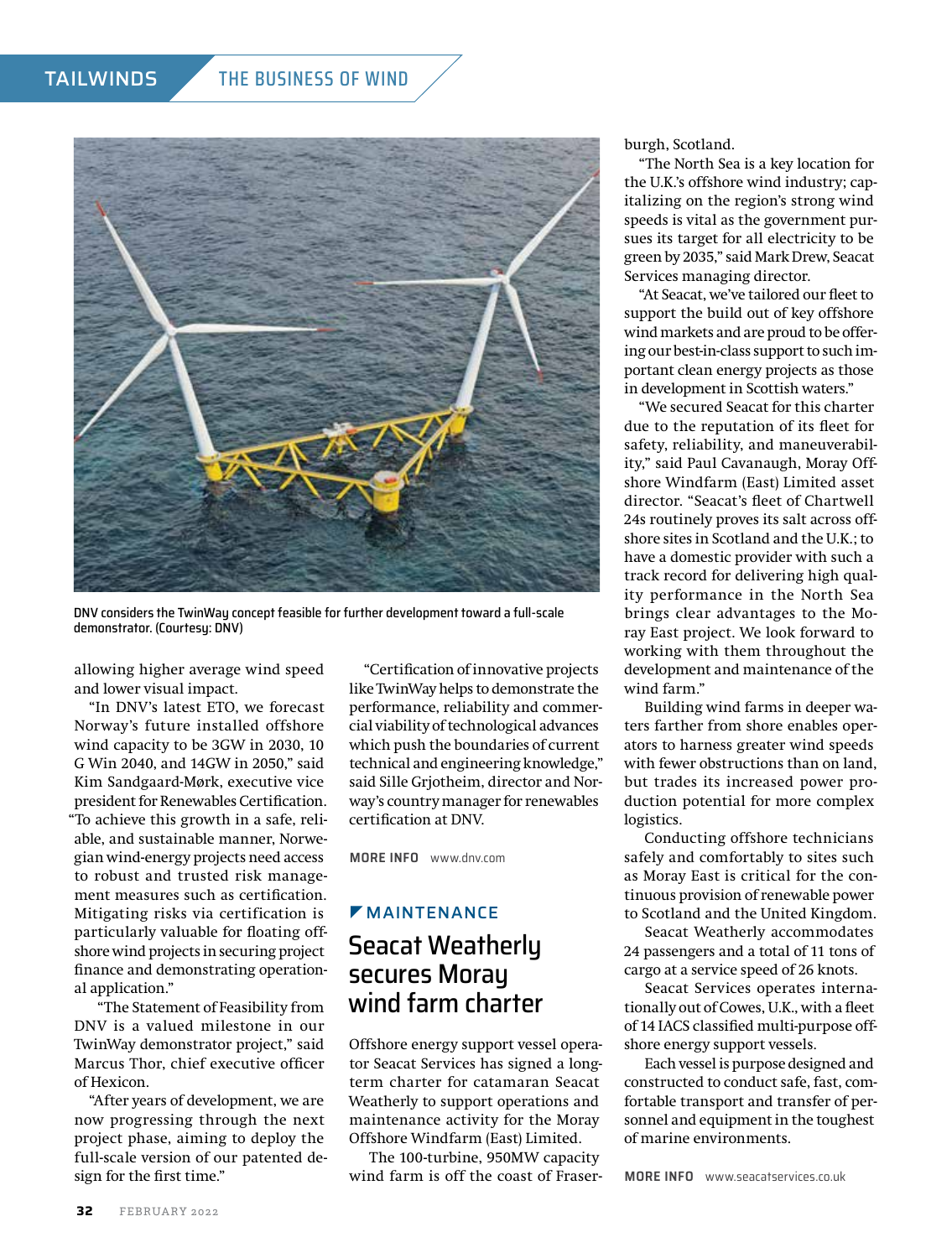

The contracts cover the service of 1,963 wind turbines with outputs of between 660 kW and 3.465 MW of unit power. (Courtesy: Siemens Gamesa)

#### **MAINTENANCE**

## Siemens, Iberdrola partner on Spain, Portugal wind farms

Siemens Gamesa and Iberdrola have signed maintenance contracts totaling 1,928 MW at 69 of the energy group's wind farms in Spain and Portugal for a period of between three and five years.

The contracts cover the service of 1,963 wind turbines with outputs of between 660 kW and 3.465 MW of unit power. With these new contracts, Siemens Gamesa consolidates its position as the main provider of operation and maintenance services for Iberdrola in the region. The agreements include new and renewed contracts.

The contracts account for about 160 employees to maintain the wind farms. Technicians are primarily based in the rural areas where the wind farms are located, so the maintenance activity helps support economic activity and employment there.

The maintenance services for these types of turbines, the oldest in Iberdrola's fleet, are expected to significantly maximize their level of efficiency, as well as extend their useful life in the mid to long term.

"It's a real pleasure to have reached such an important agreement with

Iberdrola, not only because of the size of the deal, but also because it allows us to strengthen our partnership with one of our main customers," said John Paul Larrañeta, CEO of Siemens Gamesa Service for Southern Europe and Africa. "With these agreements, we will go beyond the usual maintenance tasks and offer solutions that the market is increasingly demanding, such as upgrading existing turbines to increase energy production while optimizing the cost of operations and maintenance."

Siemens Gamesa, in addition to offering operation and maintenance services, provides programs to maximize energy production, improve availability and optimize operation and maintenance (O&M) costs over the turbine lifetime.

In this regard, the agreement reached between Siemens Gamesa and Iberdrola also includes design modifications and improvements to the installed fleet during the term of the maintenance contracts, with the aim of modernizing the fleet and safely improving the energy production of the wind turbines.

After this deal, Siemens Gamesa will have 14 GW under maintenance for more than 340 customers in 12 countries in southern Europe and Africa.

**MORE INFO** [www.siemensgamesa.com](http://www.siemensgamesa.com)



## **Blade bearings got you down?**

## **Call Malloy to get replacement bearings quickly.**



#### **PITCH ON THE SAFE SIDE**

- **•** Solve failures at the root cause
- **•** Reduced torque requirement



**800-366-3693 [Wind@MalloyElectric.com](mailto:Wind@MalloyElectric.com?subject=Referred by Wind Systems) [MalloyWind.com](http://malloywind.com)**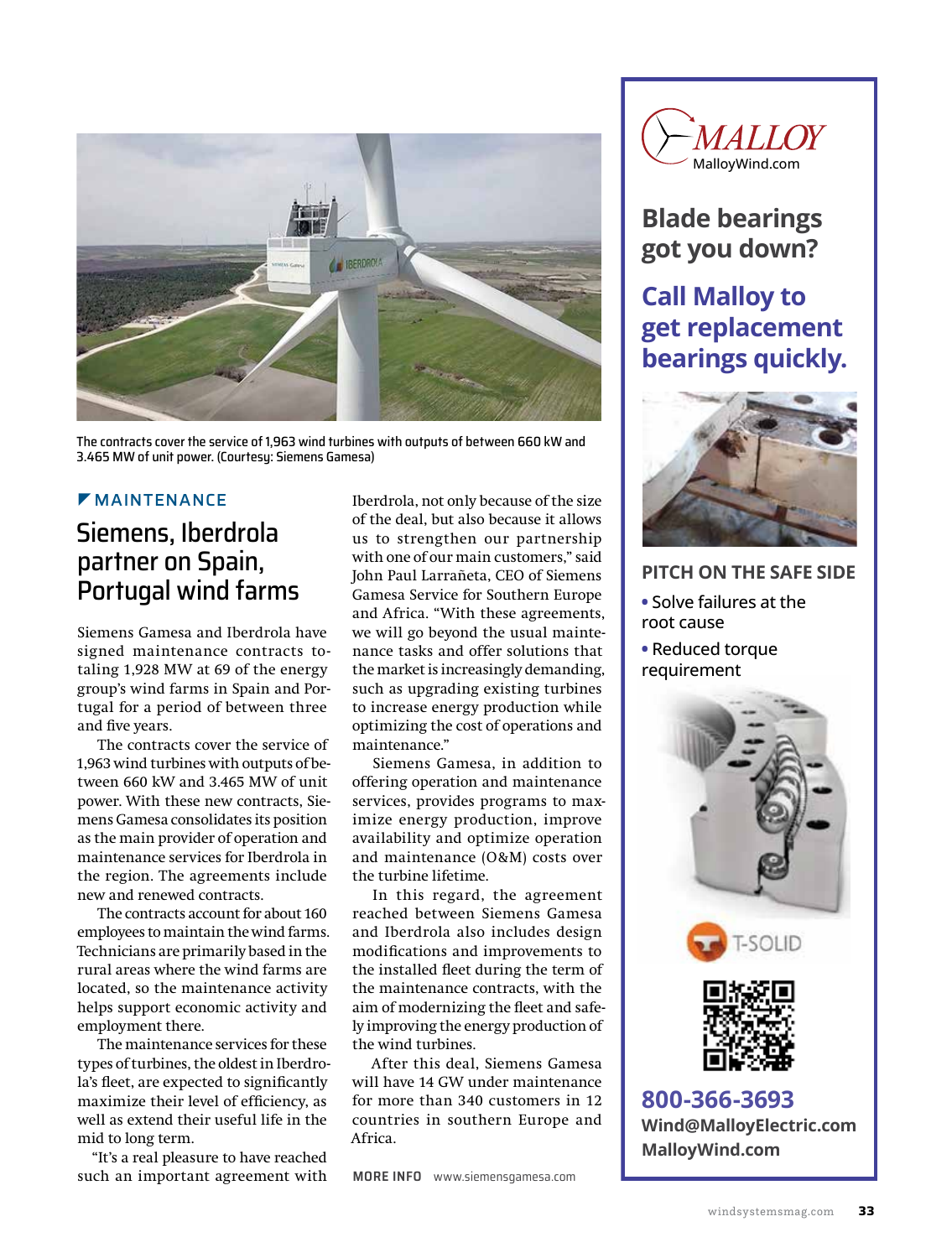

Gwynt-y-Môr is a 576-MW offshore wind farm off the coast of Wales. (Courtesy: Fisher Renewables )

## **MAINTENANCE**

## James Fisher announces new contracts

James Fisher Renewables, a technical and operations solutions provider to the offshore renewables industry, has won three new multi-million pound contracts supplying specialist operations and maintenance (O&M) services to support informed decision-making for offshore transmission asset owners at Thanet, Gwynt-y-Môr, and Humber.

The contracts will be performed by JF Renewables' high voltage business EDS HV Group (EDS) for BBEC (Balfour Beatty Equitix Consortium), investors and long-term fund managers of core infrastructure assets.

"The combination of EDS and JF Renewables enables us to offer a much broader suite of services bolstered by our multi-skilled team," said Wayne Mulhall, JF Renewables managing director. "Paired with the introduction of remote technology, such as condition monitoring tools that offset in-person requirements, we can operate leaner without compromising on safety or cost. This win represents the next step in our journey to being a complete end-to-end O&M service provider, and we are excited to be continuing our relationship with Equitix, through this contract with BBEC."

Transmission infrastructure owners can find that unaddressed underlying problems can often result in an unplanned outage that reduces transmission capacity necessitating an emergency response at short notice with commercial consequences. EDS' unique approach allows it to focus the annual operating charge and focus on critical assets that require attention, allowing it to flex in-line with the natural deterioration that occurs in all assets over time.

The agreement will see EDS provide enhanced O&M services for the offshore assets, ensuring safety of the system in-line with HV safety rules and the maintenance of HV transmission assets, alongside the integration of provisions for heating and ventilation systems, fire suppression, lifesaving equipment, and corrosion inspections. Building on its honest, transparent maintenance philosophy, this partnership represents the next

step toward full turnkey O&M solutions, delivered to fortify the safe and sustainable growth of the offshore wind industry.

**MORE INFO** [www.jamesfisherrenewables.com](http://www.jamesfisherrenewables.com)

#### $M$ MANUFACTURING

## Vestas introduces V162-6.8 MW wind turbine

Vestas has introduced the V162-6.8 MW, expanding the EnVentus platform's power output and market applicability.

Renewables are already a critical part in energy systems across the globe with continued scaling and technology development playing a key role in making renewables a dominant energy source.

"We take another step forward with the introduction of the V162-6.8 MW, reaching the next level in applicability and scalability," said Anders Nielsen, Vestas' chief technology officer. "The V162-6.8 MW demonstrates how our modular product development enhances our ability to continuously innovate and lead the industry in developing customizable and sustainable energy solutions that meet our customers' needs. "Today, we are proud to introduce a wind turbine that underlines Vestas' continued leadership within high-quality sustainable energy solutions, optimized for all project-specific conditions."

The V162-6.8 MW is globally applicable and combines an increased power rating and operational flexibility to deliver up to 7 percent annual energy production (AEP) depending on project-specific conditions. The V162-6.8 MW features flexible power ratings of 6.5 MW, 6.8 MW, and 7.2 MW and expanded site applicability through an optional larger CoolerTop. The performance improvements are achieved through enhanced EnVentus powertrain and power conversion systems.